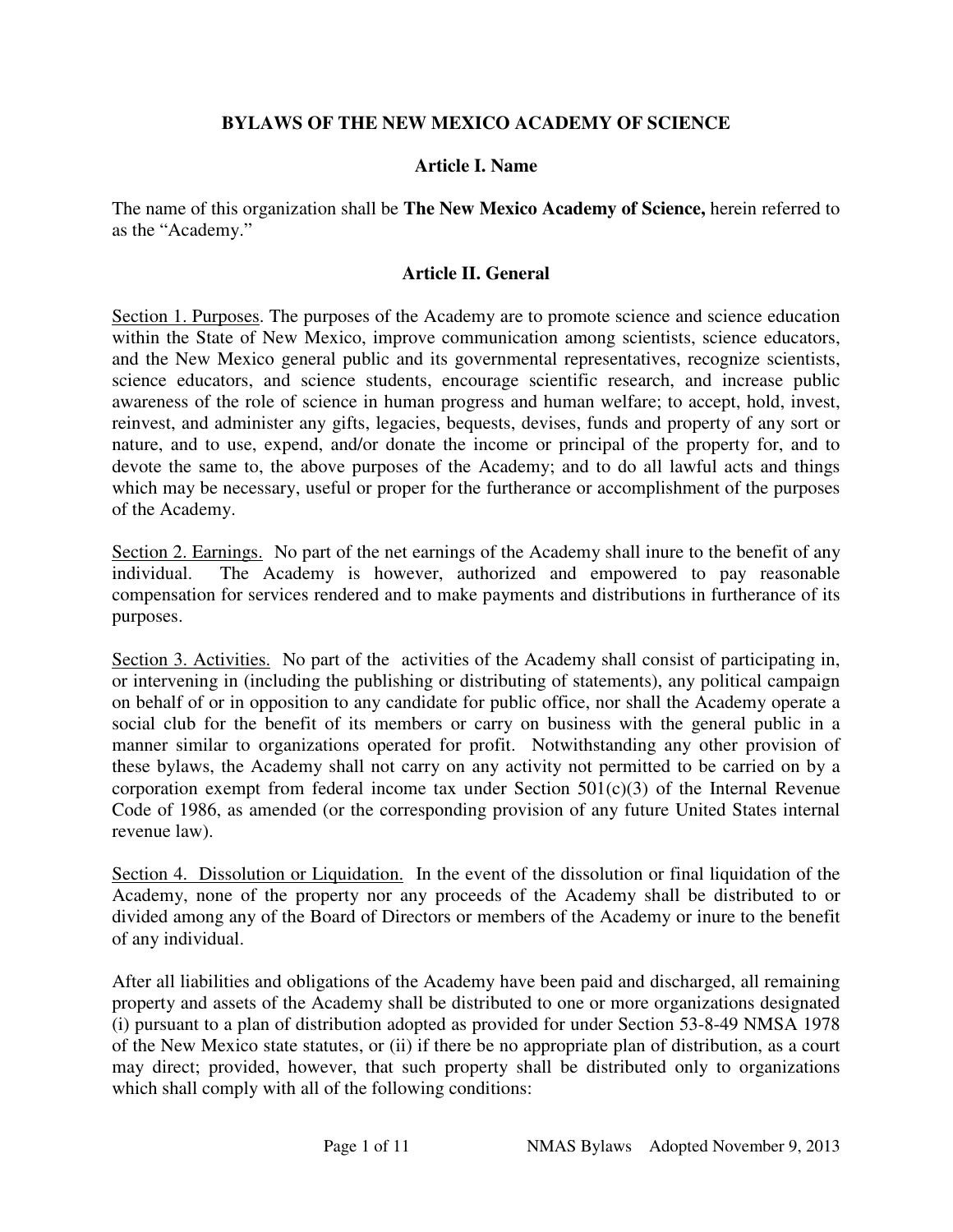- 1) Each organization shall be organized and operated exclusively for charitable or educational purposes,
- 2) Each organization shall have been in existence for a continuous period of at least 60 calendar months,
- 3) Transfers of property to such organization shall, to the extent then permitted under the statutes of the United States, be exempt from federal gift, succession, inheritance, estate or death taxes (by whatever name called),
- 4) Such organization shall be exempt from federal income taxes by reason of Section 501 (c) (3) of the Internal Revenue Code of 1986, as amended (or the corresponding provision of any future United States internal revenue law), and
- 5) Contributions to such organization shall be deductible by reason of Section 170 of the Internal Revenue Code of 1986, as amended (or the corresponding provision of any future United States internal revenue law).

Section 5. Robert's Rules of Order. Business of the Academy shall be conducted under Robert's Rules of Order.

# **Article III. Membership and Fees**

Section 1. Qualifications. An eligible member shall be any person or entity interested in scientific research, management, or education, or in the advancement of science. A member in good standing is a dues paying member who is current in the payment of dues or a person who has been designated as an honorary member by the Board of Directors.

Section 2. Voting. The voting members of the Academy are those who are members in good standing, except that honorary members shall not be eligible to vote. A voting member will have only one vote in the proceedings or meetings of the Academy; a voting member who qualifies for more than one type of membership will have only one vote. An entity, such as a corporation, which has a voting membership, must designate a voting representative in writing to the Academy.

Section 3. Membership Types and Fees**.** The categories of membership required by these bylaws herein referred to as "Bylaws", are regular, lifetime, corporate, and honorary, all of which are voting memberships, except the honorary membership, which is non-voting. The membership definitions and fees shall be enumerated by the Board of Directors. The Board of Directors may create other types of membership, which may be voting or non-voting, subject to Article III, Section 2.

## **Article IV. Board of Directors and Directors**

Section 1. Board of Directors. The affairs of the Academy will be managed by the voting members of its Board of Directors herein referred to as "Board", and all corporate powers shall be exercised the Board, except as otherwise authorized or required by the Articles of Incorporation of the Academy or Bylaws. In the fulfillment of its duties, the Board shall: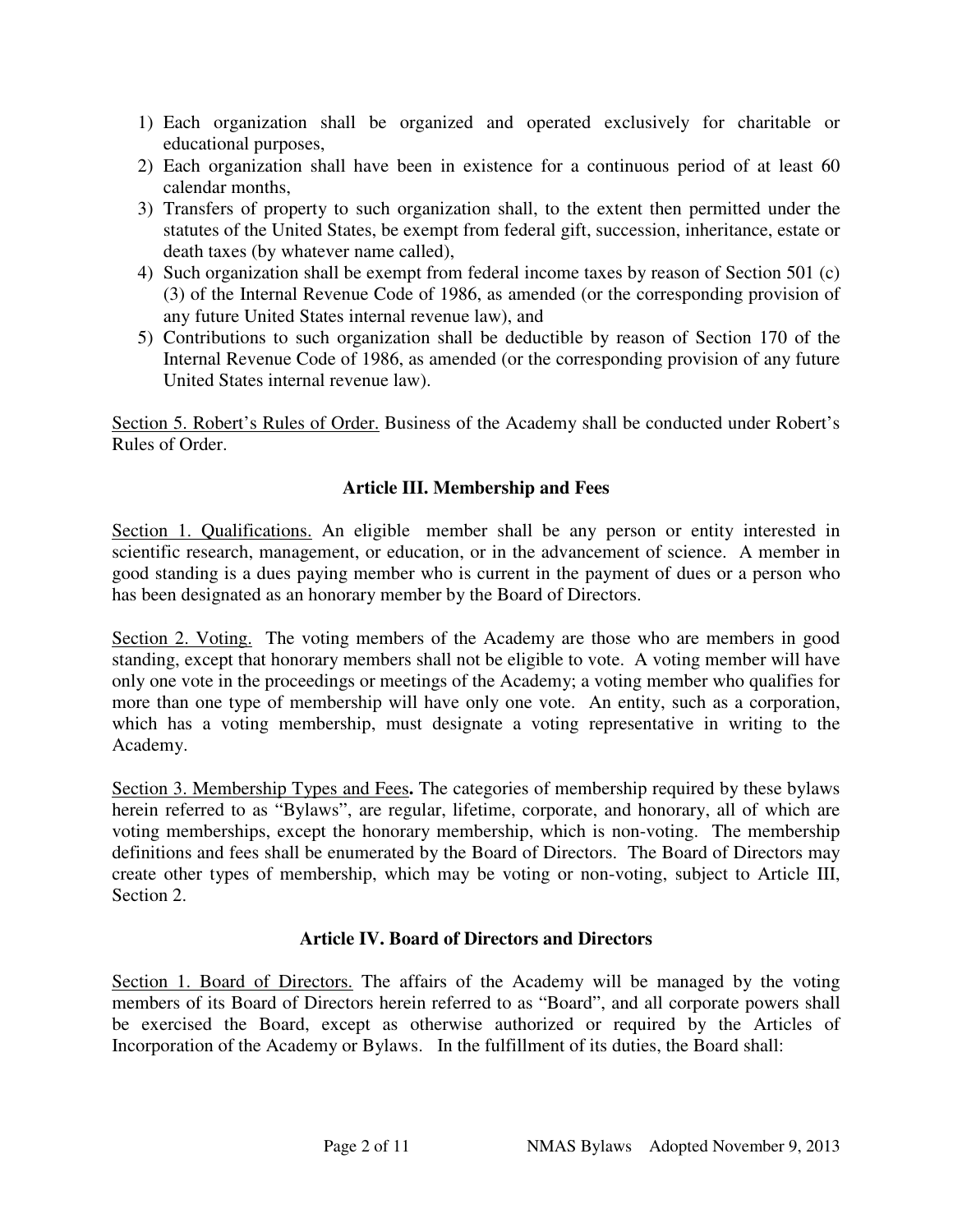- 1) Approve the annual budget of the Academy at the first regular Board meeting of each year.
- 2) Set membership and other fees, award honorary memberships, and create, if necessary, additional membership types.
- 3) Subject to Article IV, Section 2(4) (d), Article IV, Section 8 and Article V, Section 5, appoint persons to fill vacancies in the positions of at-large director or officers caused by resignation, removal or inability to serve.
- 4) Approve the President's appointment of standing committee chairs. Create or dissolve other committees as needed.
- 5) Be empowered to remove any committee members or committee chair.
- 6) Take any action required to perform its duties within and required by these Bylaws.
- 7) Appoint an *ad hoc* election committee annually for the purpose of accounting and certifying ballot results.

## Section 2. Number, Tenure and Qualifications**.**

- 1) All directors must be voting members in good standing (as defined above) of the Academy.
- 2) There shall be a maximum of 15 directors on the Board.
- 3) Each of the six officers shall be a director during their respective terms of office.
- 4) There shall be two at-large directors, elected from the Academy at-large. These at-large directors shall be elected by the members of the academy who are eligible to vote as defined in Article III, Section 2.
	- a) The full term of at-large directors shall be two years, commencing at January 1 of the year following election and serving until December 31 of the second year.
	- b) At-large directors may be re-elected, but may not serve more than two consecutive full terms.
	- c) In the event that a person elected to the Board as an at-large director is unable to complete her/his term, then the Board shall appoint a member in good standing as an at-large director to fill the vacancy. The term of the appointed at large director shall expire when the term of the elected at-large director who she/he is replacing would have expired.
	- d) A member in good standing who has been elected or appointed as an at-large director may be elected or appointed as an officer or as the chairman of a standing committee during her/his term as an at-large director. That member in good standing shall then become a director by virtue of being an officer or the chairman of a standing committee and her/his position as an at-large director shall be considered vacated. The Board shall then appoint a director at-large in accordance with Section 2, 4) c), above as long as the total number of directors does not exceed the maximum allowed as per these Bylaws.
	- e) Any at-large director may resign at any time by giving notice to the Board or the President. Any such resignation shall take effect at the date of receipt of such notice or at any time specified in the notice, and, unless otherwise specified, the acceptance of such resignation shall not be necessary to make it effective.
- 5) The chairmen of a maximum of seven standing committees shall be Directors of the Board as long as she/he remains chairman of one of the committees. The Board shall determine which committees have chairmen who are members of the Board.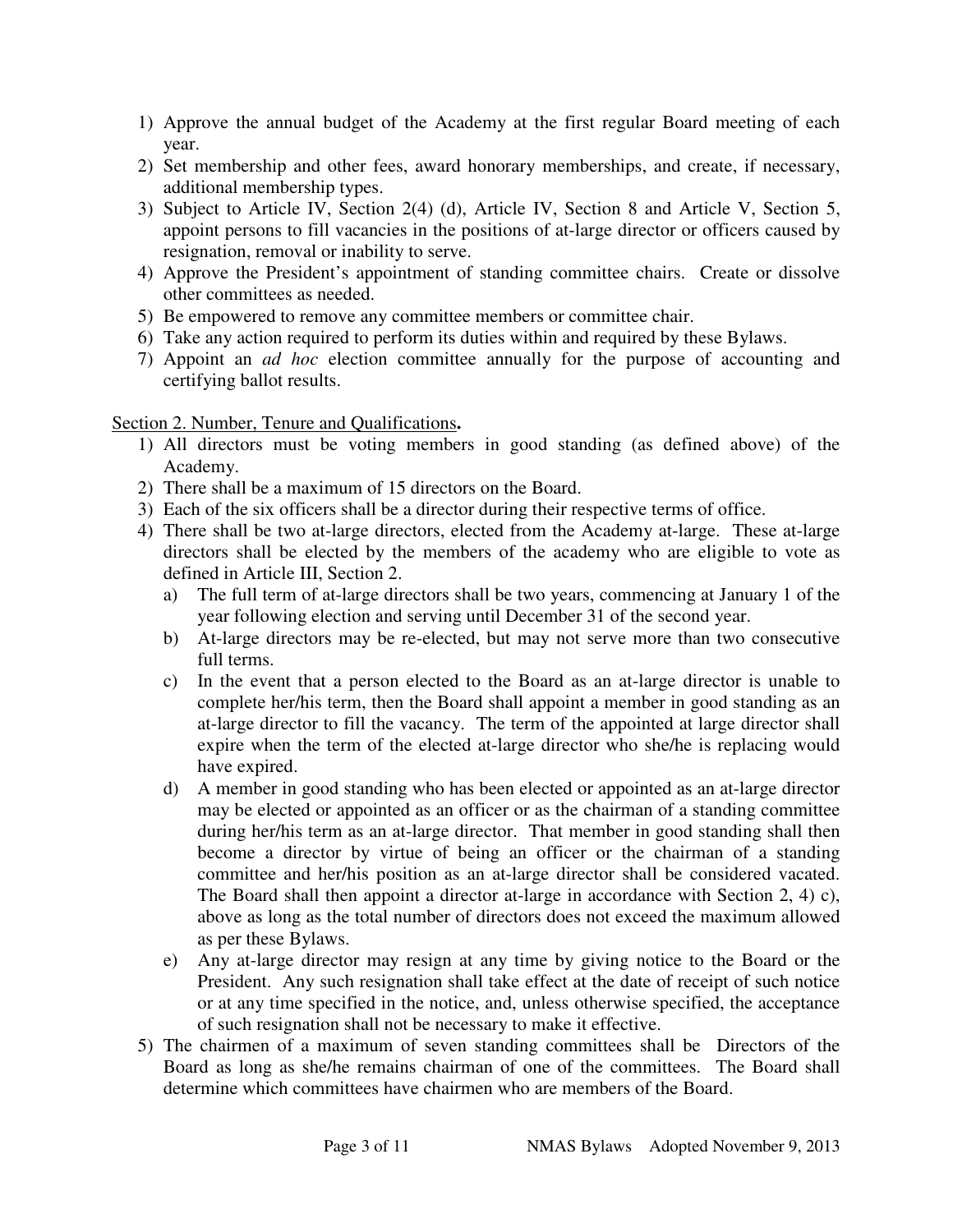- a) The chairman of each standing committee shall be appointed by the President with Board approval for a one year term. The chairman can resign at any time, and can be removed from her/his position as chairman by a vote of the majority of a quorum of the Board at a meeting of the Board called in accordance with these by-laws. A standing committee chairman who resigns, is removed by the Board, completes her/his term, or has her/his committee dissolved by the Board, shall no longer have a position on the Board unless that committee chairman can occupy a position on the Board by virtue of being an officer or an at-large director.
- b) The chairman of each standing committee, who has a position on the Board by virtue of being a chairman, must be reappointed by the President with Board approval every year or he/she will no longer be the chairman or a Board member. A member in good standing may occupy more than one chairmanship of a standing committee, and/or be an at-large director. Nevertheless, any member in good standing may occupy only one voting position on the Board and may only have one vote on the Board.
- **6**) In addition to the voting Directors, as defined in IV.2, items 1) through 5), above, there shall be three additional categories of non-voting directors who must be members in good standing of the Academy. The categories and duties are as follows:
	- a) Director Emeritus Non-voting Directors Emeritus of the New Mexico Academy of Science shall be appointed by the Board and shall serve for life, or until such time as he/she resigns or the Board of Directors rescinds the honor for cause. A Director Emeritus must have served as a regular voting Director and/or in the position of an officer who has, through his/her service to the Academy, demonstrated considerable contributions. The Director Emeritus may be tasked by the Board with duties and actions befitting the circumstances and may represent the Academy in an official capacity, as appropriate, and as determined by the Board.
	- b) Associate Director Associate Directors may be appointed by the President, subject to Board approval and serve as non-voting members of the Board at the pleasure of the Board. An Associate Director may be charged with providing advice to the Board, heading *ad hoc* committees because of his/her expertise, serving on Standing Committees, and may serve as an official representative of the Academy on certain occasions as deemed appropriate by the Board. The number of Associate Directors shall not exceed five (5). During the first Board meeting of the calendar year, the status and need for each Associate Director shall be reviewed, and the Associate Directors shall be either reaffirmed or denied this status. Any Associate Director may be reviewed as to their status at any time by the Board, as necessary.
	- c) NMAS Fellow NMAS Fellows shall be appointed by the Board and shall serve for life or until such time as the Board rescinds the honor for cause. A Fellow is any individual who has made significant contributions to or given exceptional service to the promotion of Science in industry, the community, or educational endeavors in the State of New Mexico. The NMAS Fellow is an honorary title bestowed to acknowledge the contribution or service to all fields of Science in New Mexico.

Section 3. Regular Meetings. Regular quarterly meetings of the Board shall be held with 30 days notice, but notice is not required for other members of the Academy. The Board may provide by resolution the time and place, either within or without the State of New Mexico, for the holding of additional regular meetings of the Board without other notice than the resolution. Any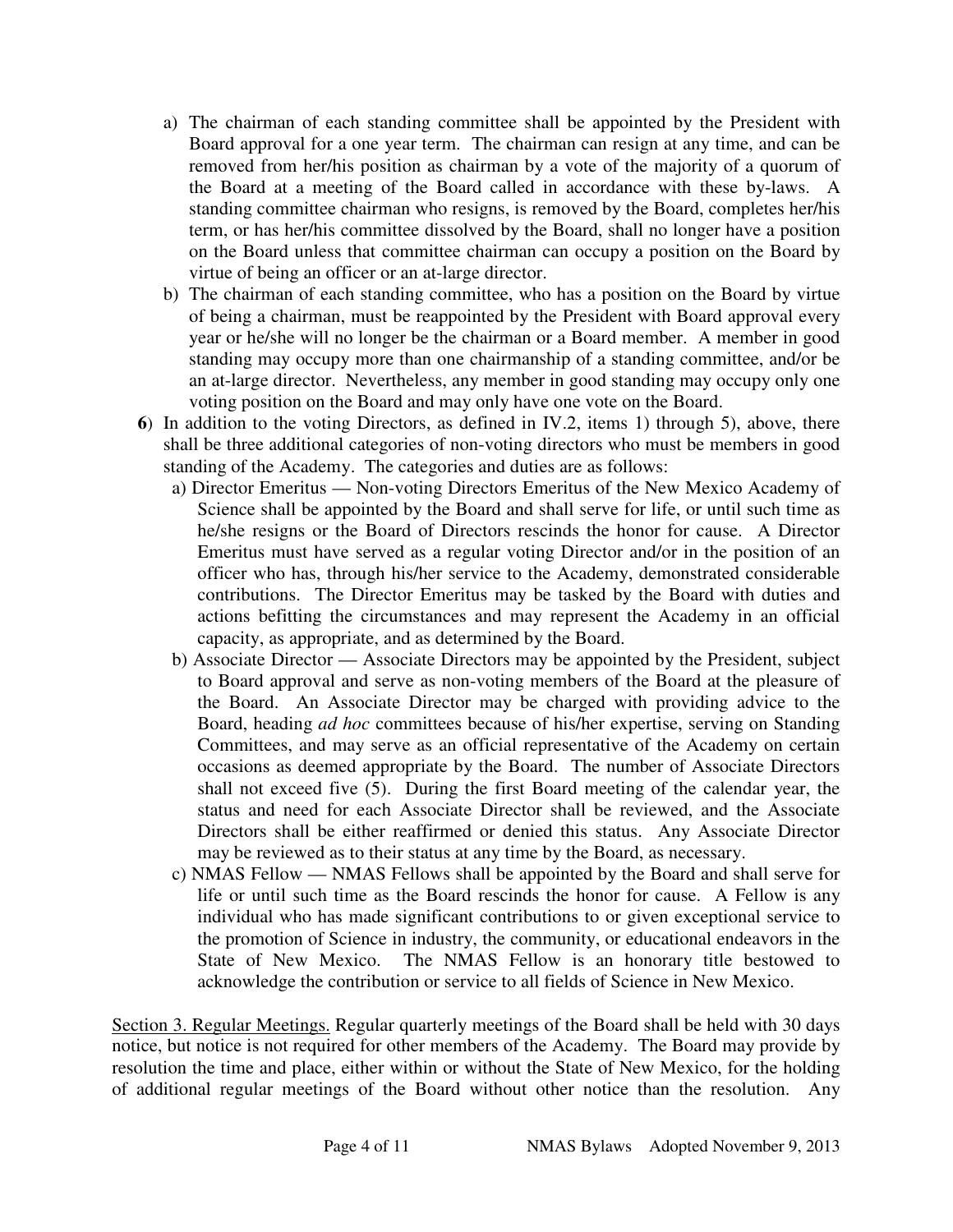member in good standing may attend Board meetings. Notices of all regular Board meetings shall be given pursuant to Section 5 below. Members of the Board or any committee designated thereby may participate in a meeting of the Board or committee by means of a conference telephone call, video conference call, or similar communications equipment by means of which all persons participating in the meeting can hear each other at the same time and participation by such means shall constitute presence in person at a meeting.

Section 4. Special Meetings. Special meetings of the Board may be called by or at the request of the President or any three directors. The persons authorized to call special meetings of the Board may fix any place, either within or outside of the State of New Mexico, as the place for holding any special meeting of the Board called by them. Notice of any special meeting of the Board shall be given at least 48 hours prior to the meeting pursuant to Section 5 below. Special meetings can be held by means of a conference telephone call, video conference call, or similar communications equipment by means of which all persons participating in the meeting can hear each other at the same time and participation by such means shall constitute presence in person at a meeting.

Section 5. Notice. Notice of any Board meeting shall be deemed to be delivered either personally, by telephone, fax, sent by mail or electronically to each director at their address shown by the records of the Academy. If notice be given electronically, it shall be deemed to be delivered when receipt of notice is given by the receiving party either electronically or by mail. Any director may waive notice of any meeting. The attendance of any director at any meeting shall constitute a waiver of notice of the meeting, except where a director attends a meeting for the express purpose of objecting to the transaction of any business because the meeting is not lawfully called or convened. The notice of a special meeting must include the purpose of the meeting.

Section 6. Quorum. A majority of the voting members of the Board shall constitute a quorum for the transaction of business at any meeting of the Board.

Section 7. Manner of Acting. The act of a majority of the directors present at a meeting at which a quorum is present shall be the act of the Board, except where otherwise provided by law or by these Bylaws.

Section 8. Vacancies. Subject to the provision for replacement of at-large directors as provided in Article IV, Section 2 (4) (d), any vacancy occurring in the Board may be filled by the affirmative vote of a majority of a quorum of the remaining directors.

Section 9. Compensation. Directors as such shall not receive any stated salaries for their services, provided that nothing contained herein shall be construed to preclude any director from serving the Academy in any other capacity and receiving compensation for that service.

Section 10. Voluntary Retirement. Any director may retire at any time by notifying the President in writing. Such retirements shall take effect at the time specified in the notices.

Section 11. Action Without a Meeting. When an emergency action is required by the Board, or when a timely action is required as determined by the President or a majority of the Board, an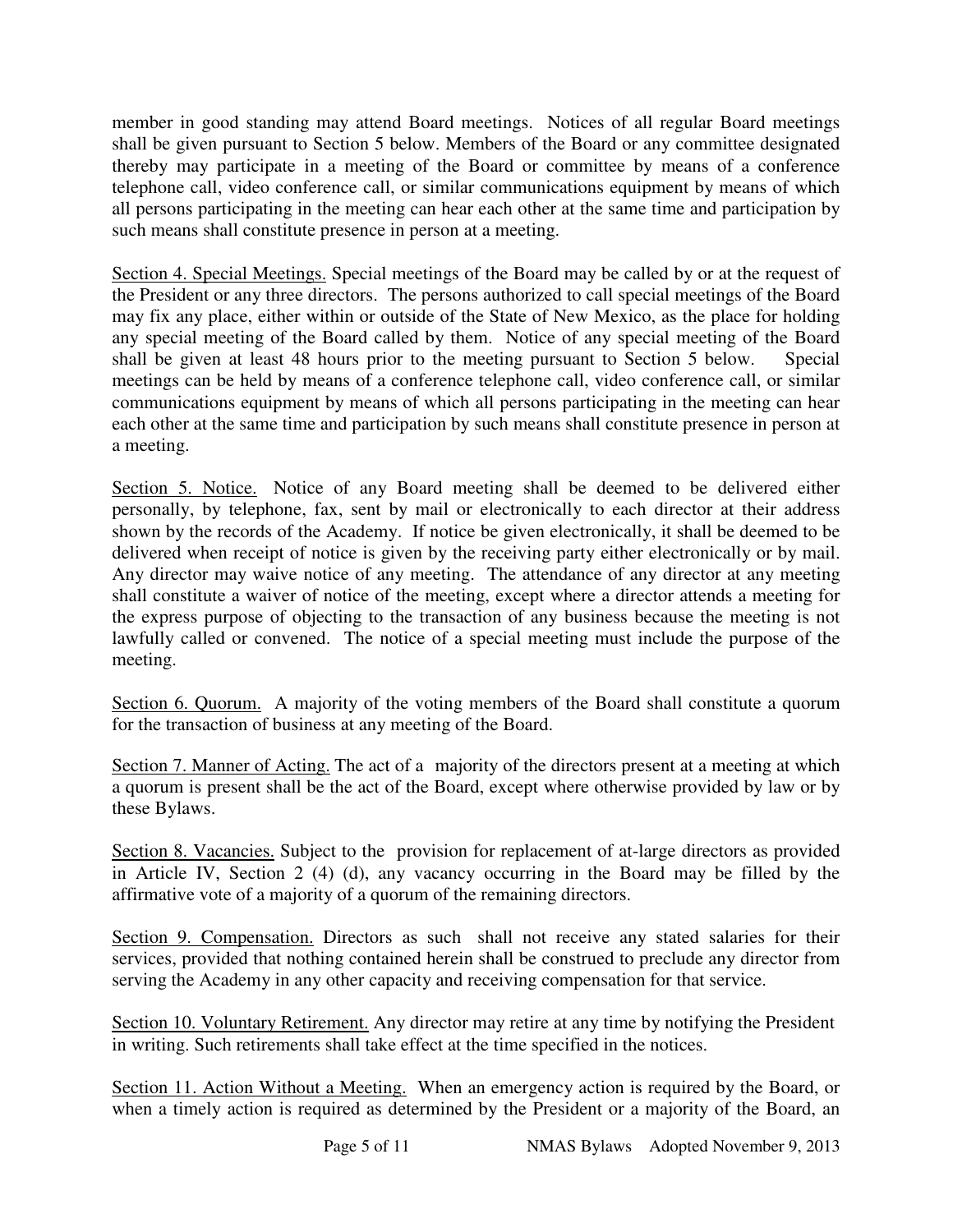issue may be formally addressed and voted on electronically (for example, by e-mail, fax, telephone conference call, video conferencing). It is intended that this mode of performing the Board's business never be a substitute for regularly scheduled Board meetings. Rather, this should be used on those occasions when an issue must be settled before the next regular Board meeting and, furthermore, it is determined that if a special meeting were called, it would be highly inconvenient or otherwise impractical for Directors to attend. A motion voted on electronically shall require a majority for passage.

Section 12. Committees. The Board by resolution adopted by a majority of the voting directors may appoint one or more standing committees, each of which will be chaired by a director or the chair of which shall be made a director of the Academy pursuant to Section 2, paragraph 5 above. To the extent provided by the Board in the resolution which creates the standing committee or in the Bylaws of the Academy, each standing committee may be given the authority of the Board in the management of the Academy. Other temporary committees and their chair not having and exercising the authority of the Board in the management of the Academy may be appointed by the President.

Section 13. Conflict of Interest. Whenever a director or officer has a financial or personal interest in any matter coming before the Board, the affected person shall a) fully disclose the nature of the interest and b) withdraw from discussion, lobbying, and voting on the matter. Any transaction or vote involving a potential conflict of interest shall be approved only when a majority of disinterested Directors of the Board determine that it is in the best interest of the Academy to do so. The minutes of meetings at which such votes are taken shall record such disclosure, abstention, and rationale for approval.

Section 14. Indemnification. Any person made a party to any action, suit or proceeding by reason of the fact that he is or was a director of the board officer, or employee of the Academy, or of any corporation for which he/she served as a director of the board or officer at the request of the Academy, shall be indemnified by the Academy against the reasonable expenses, including attorneys' fees, actually and necessarily incurred by him in connection with the defense of such action, suit or proceeding, or in connection with any appeal therein, except in relation to matters as to which it shall be adjudged in such action, suit or proceeding that such person is liable for willful misconduct or recklessness in the performance of his duties. The foregoing right of indemnification shall be deemed exclusive of any other rights to which any such director of the board, officer, or employee may be entitled as a matter of law.

## **Article V. Officers**

Section 1. Officers. The officers of the Academy shall be a President, President-Elect, Vice President, Secretary, Treasurer and the Past-President.

Section 2. Election and Term of Office. The Vice President shall be elected by the membership of the Academy and shall serve in that office a period of one year commencing January 1 of that year and terminating on December 31 of same year. The elected Vice President shall, in successive years without further election, serve as President-Elect, President, and Past-President of the Academy. The offices of Secretary and Treasurer shall be for a term of two years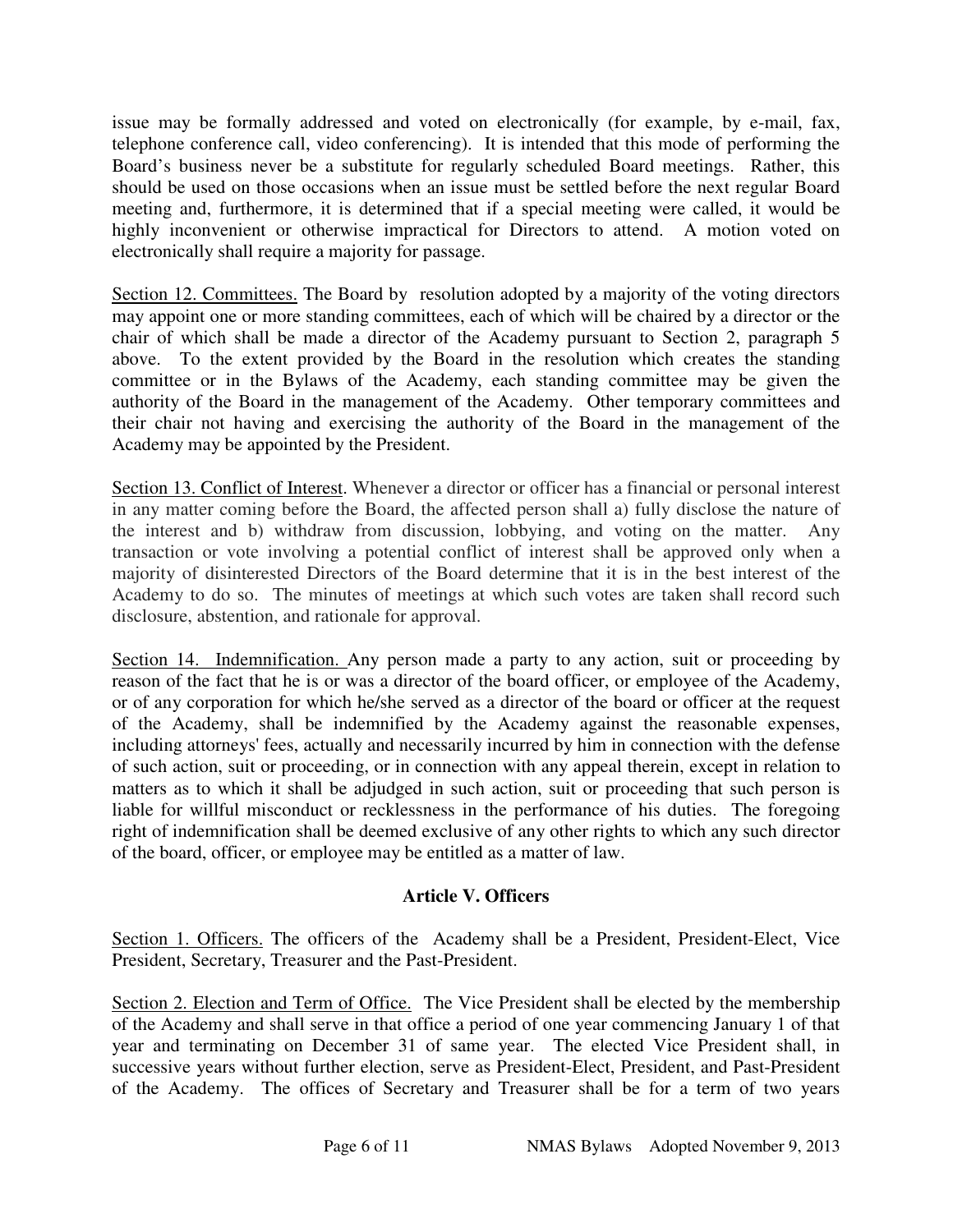commencing on January 1 of the first year and terminating on December 31 two years hence. The term of the Past-President shall be one year commencing on January 1 following the end of the President's term, until December 31 of the same year, at which time the new President becomes Past-President. In the event the Past President is unable to serve, the position will not be filled and the nominating committee chair will be appointed by the President subject to approval of the Board. If the election of officers shall not be held during any year, it shall be held as soon as possible after the end of that calendar year, in which case newly elected officers shall immediately assume office. Once officers have been completed their terms, they are no longer members of the Board but can be appointed by the Board to any available position.

Section 3. Removal. Any officer or member of the Board elected or appointed by the Board may be removed by two thirds vote of the full Board whenever, in its judgment, the best interests of the Academy would be served by the removal, but such removal shall be without prejudice to the contract rights, if any, of the person removed**.** 

Section 4. Resignations. Any officer may resign at any time by giving notice to the Board or the President. Any such resignation shall take effect at the date of receipt of such notice or at any later time specified in the notice, and, unless otherwise specified, the acceptance of such resignation shall not be necessary to make it effective.

Section 5. Vacancies.

- 1) When a vacancy occurs in the President's or President-Elect's position, the President Elect or Vice-President, unless appointed, will respectively move into the vacated position, followed by a full term in that position.
- 2) A vacancy in the Vice President's, Secretary's or Treasurer's position, or in the President's or President-Elect's position which cannot be filled by Section 5(1) above, will be filled by the Board. The Board will appoint a member in good standing to fill such a vacancy until the time of the next fourth quarter election under Article VI, Section 2, at which time the position will be filled by election. The appointed officer's term will end December 31 following the election, and the elected officer will serve a full term as per Article V, Section 2. No officer may advance without election from an appointed position as Vice President or President Elect to the position of President-Elect or President.

Section 6. President. The duties of the President shall include, but not be limited to:

- 1) Directing the business of the Academy.
- 2) With the exception of the nominating committee, appointing the chair**s** of the standing committees, subject to the Board approval.
- 3) Appointing the chair of temporary committees, subject to the Board approval.
- 5) Serving as an ex officio member of all committees.
- 6) Submitting an annual budget to the Board at the first quarterly meeting of the year.
- 7) Otherwise acting as chief executive officer of the Academy, representing the Academy and presiding at Board meetings and at annual meetings of the Academy, and such other duties and tasks required under the Articles of Incorporation or Bylaws of the Academy, or as may be determined from time to time by the Board.
- 8) Serving as Past-President from January 1 to December 31 in the year following service as President.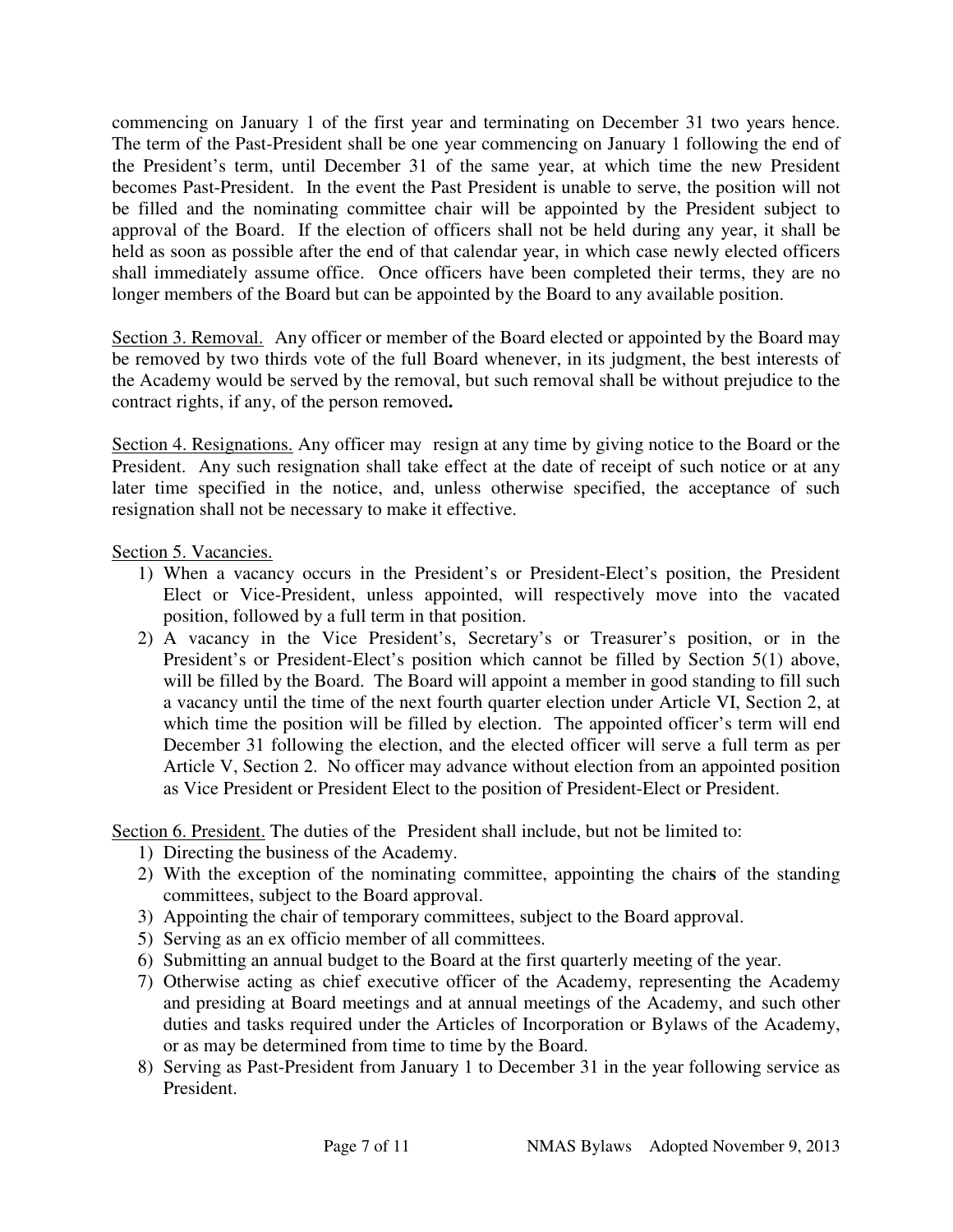Section 7. President-Elect. The duties of the President-Elect shall include, but not be limited to:

- 1) Representing the Academy and presiding in the absence of the President.
- 2) Preparing the annual meeting and program and sending the annual meeting notice to the membership by mail or electronic methods.
- 3) Performing any duties assigned by the Board or the President.
- 4) Unless appointed as President-Elect, serving as President from January 1 to December 31 in the year following service as President-Elect.

Section 8. Vice President**.** The duties of the Vice President shall include, but not be limited to:

- 1) Retaining and recruiting membership for the Academy.
- 2) Representing the Academy and presiding in the absence of the President and President-Elect.
- 3) Preparing an Academy newsletter for the membership.
- 4) Performing any other duties assigned by the Board or the President.
- 5) Unless appointed as Vice president, serving as President-Elect from January 1 to December 31 in the year following service as Vice President.

Section 9. Secretary. The duties of the Secretary shall include, but not be limited to:

- 1) Forming a written record of all meetings or actions of the Board
- 2) Forming a written record of all balloting and decisions by the Board or members during electronic actions or actions without a meeting.
- 3) Maintaining Academy correspondence and filing legal records as required by law.
- 4) Maintaining a calendar of scheduled Academy events and deadlines.
- 5) Maintaining official copies of the Bylaws, lists of committees, their chair, and members.
- 6) Performing any other duties assigned by the Board or the President.

Section 10. Treasurer**.** The duties of the Treasurer shall include, but not be limited to:

- 1) Managing the finances and the accounting of the Academy, including, but not limited to, collecting, receiving, and recording membership dues and paying bills.
- 2) Submitting to the President an annual budget before the first quarterly meeting of the year and submitting financial statements at each quarterly meeting and whenever requested by the Board or President.
- 3) Maintaining financial records for audit at any time that the Board or President may request an audit.
- 4) Submitting a financial status report and membership report to the annual meeting.
- 5) Maintaining an up-to-date list of members in good standing.
- 6) Performing any other duty assigned by the Board or the President.

Section 11. Past President. The duties of the Past-President shall include, but not be limited to:

- 1) Representing the Academy and presiding in the absence of the President, President-Elect and the Vice President.
- 2) Serving as chair of the nominating committee.
- 3) Performing any other duty assigned by the Board or the President.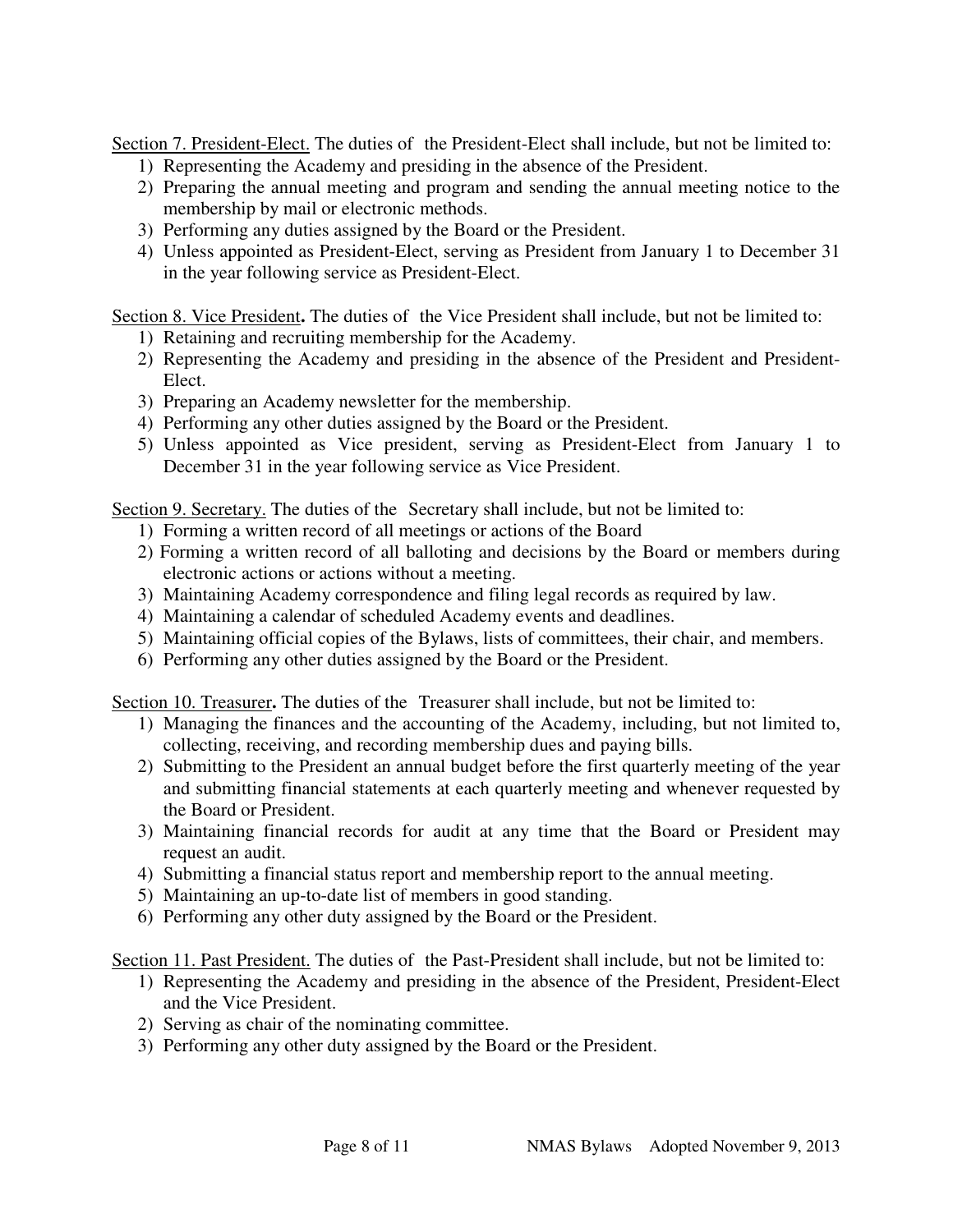## **ARTICLE VI. Membership Meetings and Elections**

Section 1. Meetings. There shall be an annual meeting of the Academy, such meeting to be held at a date, place and time set by the Board. At least 30 days notice of the meeting must be given by the Board pursuant to Article IV, Section 5. The annual meeting can be considered one of the required quarterly meetings of the Board.

A quorum at the annual meeting shall constitute attendance of at least ten percent (10%) of the members in good standing. A financial and membership status report is to be presented to the members by the Treasurer at the annual meeting.

#### Section 2. Elections.

- 1) Elections needed to fill positions for officers and directors at-large shall take place in the fourth quarter of each year. The election shall be by mail ballot, or electronically as directed by the Board.
- 2) A nomination or nominations for each available position shall be submitted to the Board at the third quarter Board meeting by the nominating committee.
- 3) Other nominations may be submitted by two or more members in good standing, but the nomination must be submitted in writing or electronically to the Secretary in time to be presented to the Board at the third quarter Board meeting. The Board will direct the Secretary to submit all nominations by mail or electronic ballot to the voting members, or as directed by the Board. Voting members of the Academy will have 30 days to return mail or electronic ballots to the Secretary.
- 4) Each position shall be filled by the election of the nominee receiving the largest number of votes from the voting members of the Academy. The votes will be tallied by a committee appointed by the Board subject to Article IV, Section 1(7).

#### **Article VII. Contracts, Checks, Deposits, Funds, and Other Documents.**

Section 1. Contracts and other Documents. The Board, unless otherwise required by law, the Articles of Incorporation, or these Bylaws, may authorize any officer or agent of the Academy, in addition to the officers authorized by these Bylaws, to enter into any contract or execute and deliver any instrument or document in the name of the Academy, and such authority may be general or confined to specific instances.

Section 2. Checks, Drafts, Loans, Etc. All checks, drafts, loans or other orders for the payment of money, notes or other evidence of indebtedness issued in the name of the Academy shall be signed by officers or agents of the Academy in a manner as shall be determined by the Board. In the absence of this determination, the instruments shall be signed by the Treasurer.

Section 3. Deposits. All funds of the Academy shall be deposited to the credit of the Academy in those banks, trust companies or other depositories as the Board selects.

Section 4. Gifts. The Board may accept on behalf of the Academy any contribution, gift, bequest, or devise for the general purpose or for any special purpose of the Academy.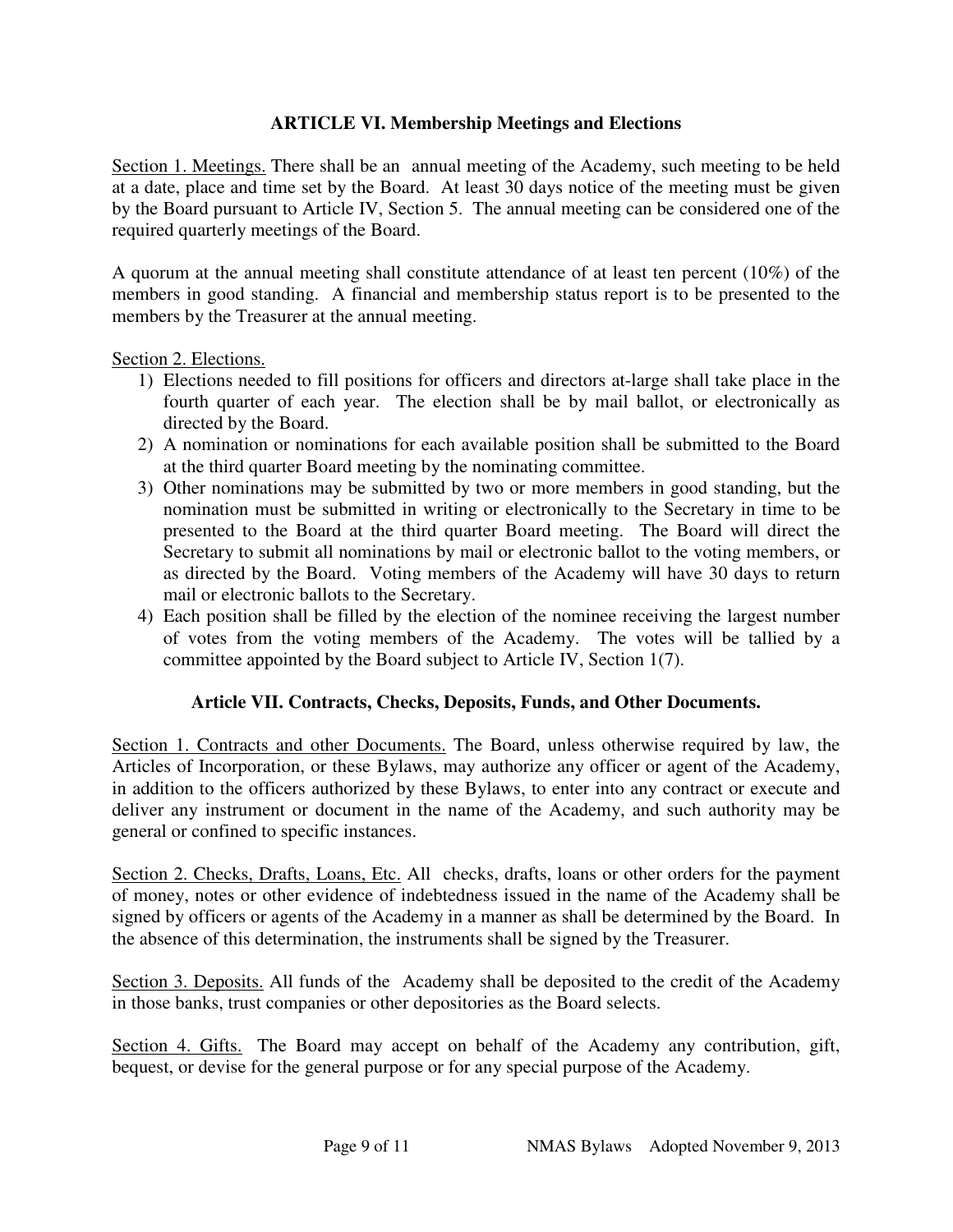#### **Article VIII. Books and Records**

The Academy shall keep correct and complete books and records of account and shall also keep minutes of the proceedings of its Board, and shall keep at the registered office a record giving the names and addresses of the Board. All books and records of the Academy may be inspected by any director, or their agent or attorney, for any proper purpose at any reasonable time.

### **Article IX. Fiscal Year**

The fiscal year of the Academy shall begin on the first day of January and end on the last day of December in each calendar year.

#### **Article X. Waiver of Notice**

Whenever any notice is required to be given under the provisions of these Bylaws or under the provisions of the Articles of Incorporation or by the Non-Profit Corporation Act of the State of New Mexico, a waiver in writing signed by the persons entitled to the notice, whether before or after the time stated here, shall be deemed equivalent to the giving of the notice.

## **Article XI. Amendments to the By-Laws**

- 1) Amendments to the Bylaws may only be approved by mail or electronic ballot sent from the Board to all of the voting members of the Academy. Only the Board may call a mail or electronic ballot for a proposed amendment. At least 10% of the voting members must submit mail or electronic ballots in order for the election to be valid; approval of the amendment requires 2/3 majority vote of those voting.
- 2) Any member in good standing may submit a proposed amendment to the Board. The Board is not required to submit a proposal to the membership.
- 3) If the Board is to consider a proposed amendment, which is submitted to the Board for further recommendation to the membership, it must have at least 30 days to review the full proposal before it may submit the proposal to membership for mail ballot.
- 4) If the Board submits a proposed amendment by mail or electronic ballot, voting members must be sent the ballot at least thirty (30) days before the ballot is to be returned to the Secretary. The complete wording of the proposed amendment must be included in the notice of the ballot.
- 5) The effective date of the adoption of the new Bylaws will be January of the year following approval of a ballot by the appropriate number of members in good standing.